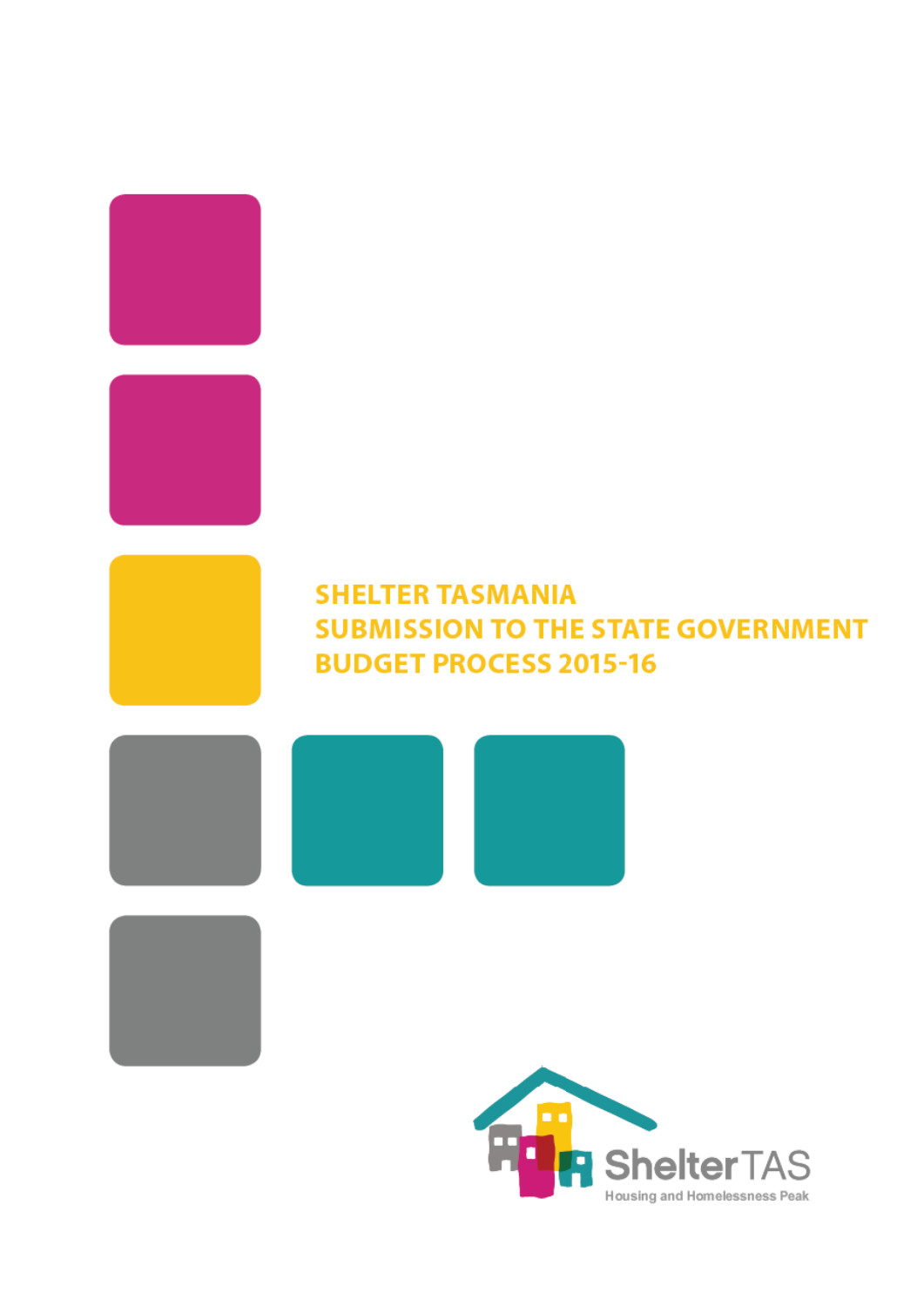

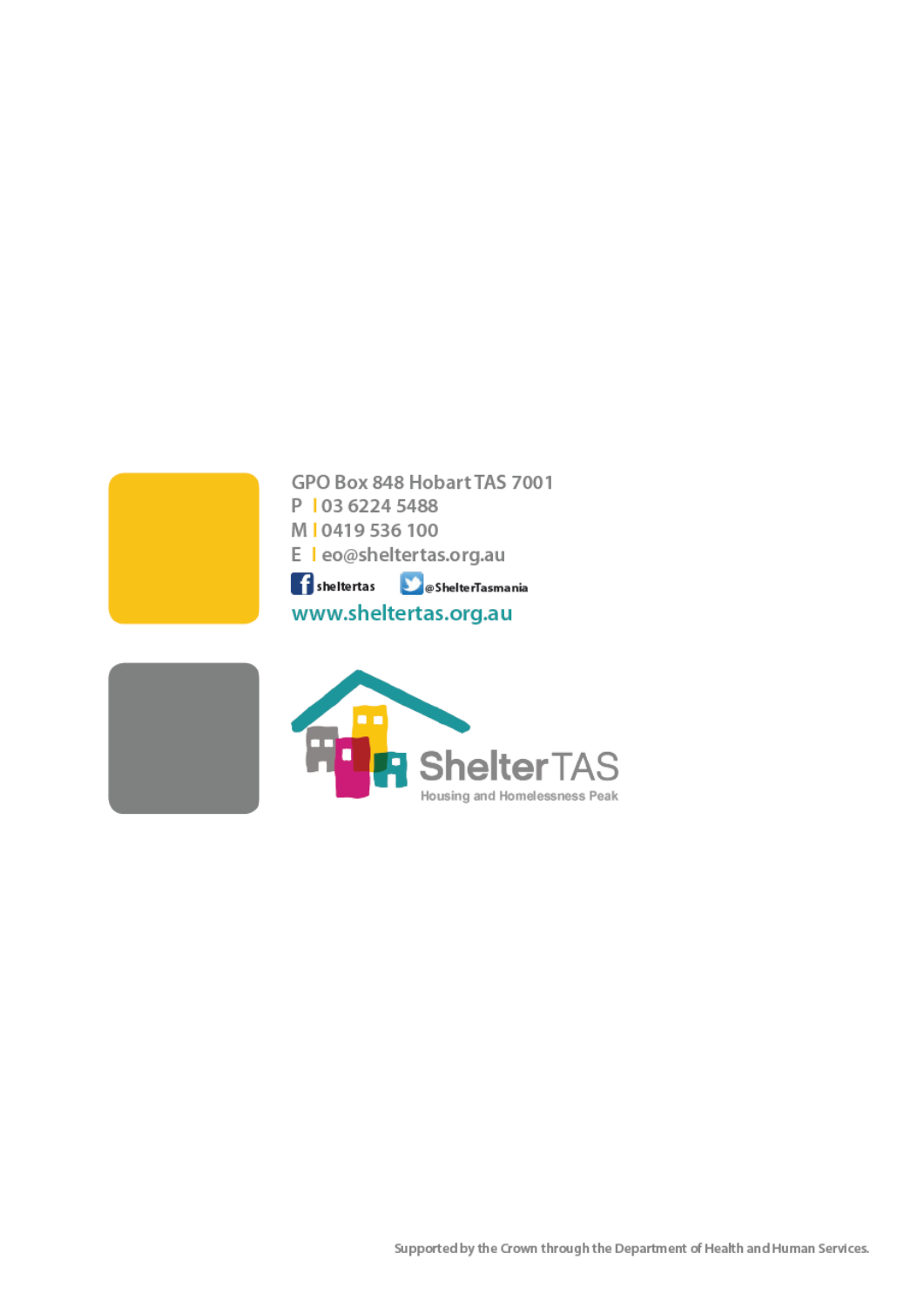# **Contents**

| About Shelter Tasmania                                                            | 1  |
|-----------------------------------------------------------------------------------|----|
| Overview of recommendations                                                       | 1  |
| Housing Affordability and Homelessness in Tasmania                                | 2  |
| A - Sustainable Funding for the Housing and Homelessness Sector                   | 3  |
| 1 National Partnership Agreement on Homelessness funding                          | 3  |
| 2 Negotiate Tasmania's housing debt                                               | 3  |
| 3 Fund a Tasmanian Rental Affordability Scheme                                    | 3  |
| 4 Fund key recommendations in the Tasmanian Affordable Housing Strategy 2015-2025 | 4  |
| 5 Investigate rent setting models                                                 | 4  |
| 6 Transfer of title to Community Housing providers                                | 5  |
| 7 Expansion of the HomeShare and Streets Ahead schemes                            | 5  |
| <b>B-Consumers First</b>                                                          | 6  |
| 1 Residential Tenancy Act Amendment Bill - Minimum Standards                      | 6  |
| 2 Residential Deposit Authority income                                            | 6  |
| 3 Rental Deposit Authority reporting of information                               | 6  |
| 4 Bond and rent assistance for community housing tenants                          | 7  |
| 5 Rent setting policies in Shelters                                               | 7  |
| 6 Consumer Engagement Strategy                                                    | 8  |
| C - Gaps in the System                                                            | 9  |
| 1 Identify housing needs of people with a disability                              | 9  |
| 2 Housing options for people with a disability                                    | 9  |
| 3 Social housing stock for people with a disability                               | 9  |
| 4 Specialist aged care housing model                                              | 9  |
| 5 Accommodation options for young people                                          | 10 |
| 6 Supported youth accommodation facility in the North West                        | 10 |
| 7 Crisis and transitional accommodation                                           | 10 |
| 8 Housing solutions for people experiencing mental illness                        | 11 |
| 9 Private rental options for older people                                         | 11 |
| <b>D-Joined Up Issues</b>                                                         | 12 |
| 1 Integration of affordable housing                                               | 12 |
| 2 Active affordable housing policy for local government                           | 12 |
| 3 Equal Remuneration Order funding                                                | 12 |
| 4 Indexation                                                                      | 12 |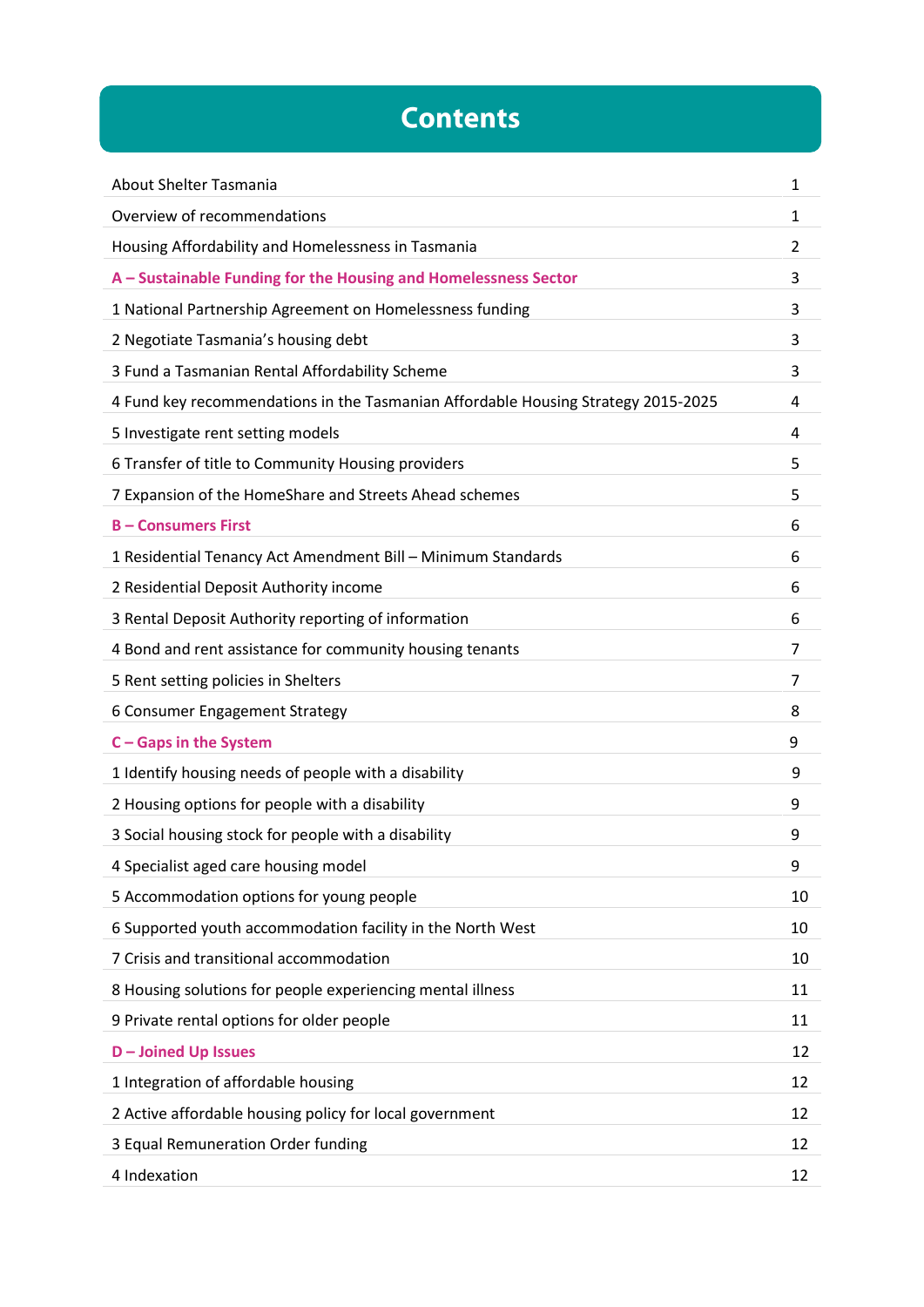# **About Shelter Tasmania**

Shelter Tas is an independent, not-for-profit, housing peak organisation funded by the Department of Health and Human Services. Shelter Tas is the key body that represents the interests of low to moderate income housing consumers, social housing providers and homelessness services across Tasmania.

Shelter Tas' membership consists of a wide range of organisations, including tenants' groups, community housing providers, homelessness and crisis accommodation services, local government organisations and researchers, as well as individuals and services that are interested in housing and homelessness issues.

The Shelter Management Committee consists of 12 elected members from a range of Tasmanian agencies. Collectively they provide Shelter Tas with a broad knowledge base and have widespread experience on issues facing homeless people and people at risk of homelessness, low income housing consumers and affordable housing providers.

Shelter Tas is part of a network of State and Territory Shelter organisations and is a member of National Shelter, the Community Housing Federation of Australia and Homelessness Australia.

For more information on Shelter Tas, go to [www.sheltertas.org.au.](http://www.sheltertas.org.au/)

This submission is based on consultations with Shelter Tas members and other key stakeholders and has been endorsed by the Shelter Management Committee. Shelter Tas is pleased to present this submission to the State Government's budget process for 2015-16.

Shelter Tas is happy to discuss any of the recommendations in this document. If you have any queries, please contact:

Pattie Chugg, Executive Officer Ph: 03 6224 5488 E: eo@sheltertas.org.au.

### **Overview of Recommendations**

Shelter Tas has developed recommendations for the 2015-16 Budget development process in consultation with our members and key stakeholders. The recommendations include cost-neutral opportunities, and investments that will support Tasmania's future. Meeting the need for affordable, appropriate, safe and secure housing for all Tasmanians will deliver long-term benefits in areas such as health, education, employment and justice.

There are four areas of recommendations. **Sustainable Funding for the Housing and Homelessness Sector** deals with funding programs, innovations and emerging opportunities. **Consumers First** makes recommendations to support consumer-led services, and to enhance outcomes for consumers of housing and homelessness services. **Gaps in the System** contains recommendations based on our members' identification of current and projected unaddressed needs. **Joined Up Issues** presents recommendations that reflect the intersection between housing and other policy areas, and matters of general concern to the community sector.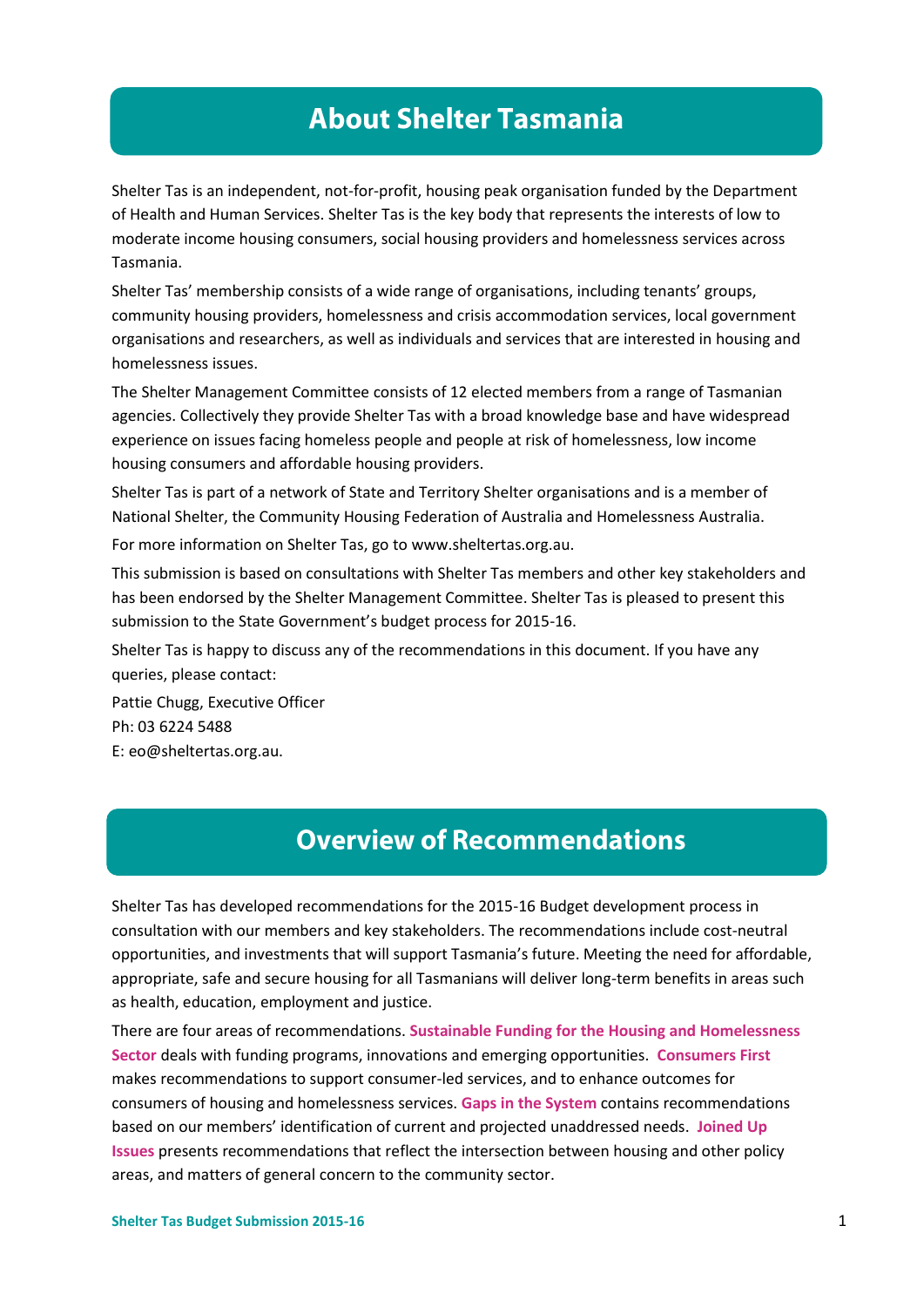# **Housing Affordability & Homelessness in Tasmania**

All Tasmanians depend on affordable, appropriate, safe and secure housing to sustain health and well-being, and to enable social and economic participation. However, the Tasmanian community faces a shortage of affordable, appropriate housing.

Tasmania is experiencing a housing affordability crisis. According to 2011 Census data, 14,618 Tasmanian households were in housing stress. Housing stress describes a household in the lowest 40% by income that spends more than 30% of its income on rent or mortgage payments. The Commonwealth Government's Reform of the Federation White Paper 2014 notes that "for most Australians, housing costs are the largest regular expense to be met from household income."<sup>1</sup>

Tasmanian households are among the poorest in Australia. Median incomes are approximately \$100 per week less than the national average<sup>2</sup> and 30.7% of households survive on less than \$600 per week. In 2011, approximately one in four Tasmanians relied on income support payments.<sup>3</sup> Although Tasmanian house prices remain relatively low, home ownership remains out of reach for those on fixed, low or insecure incomes. Last year, the public housing waiting list increased from 1,853 applicants to 2,227 applicants, and this result may "demonstrate an increase in demand due to economic conditions and constrained affordability in the housing market."<sup>4</sup> It is vitally important to address the shortage of affordable housing in Tasmania.

In 2011, on Census night, 1,579 people were homeless in Tasmania. Of all Australian States, Tasmania has the highest proportion of people with the greatest risk of homelessness.<sup>5</sup> Pressure on services for people experiencing or at risk of homelessness is increasing. According to a 2015 Productivity Commission Report, increasing numbers of people are being turned away from Tasmanian Homelessness Services.<sup>6</sup>

Reforms in the housing and homelessness sector are continuing. These include the Better Housing *Futures* initiative with transfer of 4,000 properties from public to community housing sector management, and Housing Connect now provides a one stop shop for Tasmanians accessing housing assistance and support. The Tasmanian Affordable Housing Strategy is due for completion mid-2015. The housing and homelessness sector is challenged by funding pressures and continued uncertainty around major agreements. The cessation of the National Rental Affordability Scheme (NRAS) cut crucial housing supply. The National Partnership Agreement on Homelessness (NPAH) is due to expire in June 2015, and future funding remains unconfirmed.<sup>7</sup>

Investment in affordable housing is investment in Tasmania's future. Research identifies a positive relationship between housing and workforce participation that leads to long-term savings.<sup>8</sup>

<http://www.examiner.com.au/story/2847868/homeless-turned-away-as-shelters-overflow/?cs=95>

<sup>1</sup> Commonwealth of Australia *Reform of the Federation White Paper, Issues Paper 2, Roles and Responsibilities in Housing and Homelessness* 2014

<sup>2</sup> Australian Bureau of Statistics, *QuickStats* 2011: Tasmania.

<sup>3</sup> Australian Bureau of Statistics, *QuickStats* 2011: Tasmania.

<sup>4</sup> Productivity Commission, 2015. *Report on Government Services: Housing* p. 58.

<sup>5</sup> NATSEM *Geographical Analysis of the Risk of Homelessness* June 2013, p52. Risks include: low education levels, poverty, housing stress, overcrowding, domestic violence.

<sup>6</sup> Productivity Commission, 2015. *Report on Government Services: Housing* p. 58. See also

<sup>(</sup>accessed 29 January, 2015.)

<sup>7</sup> As at 30 Jan 2015.

<sup>8</sup> A Dockery et al. *Housing assistance and economic participation* AHURI Final Research Paper, Australian Housing and Urban Research Institute, Melbourne, 2008, p 98. Cited in *Reform of the Federation White Paper, Issues Paper 2, Roles and Responsibilities in Housing and Homelessness* p 1.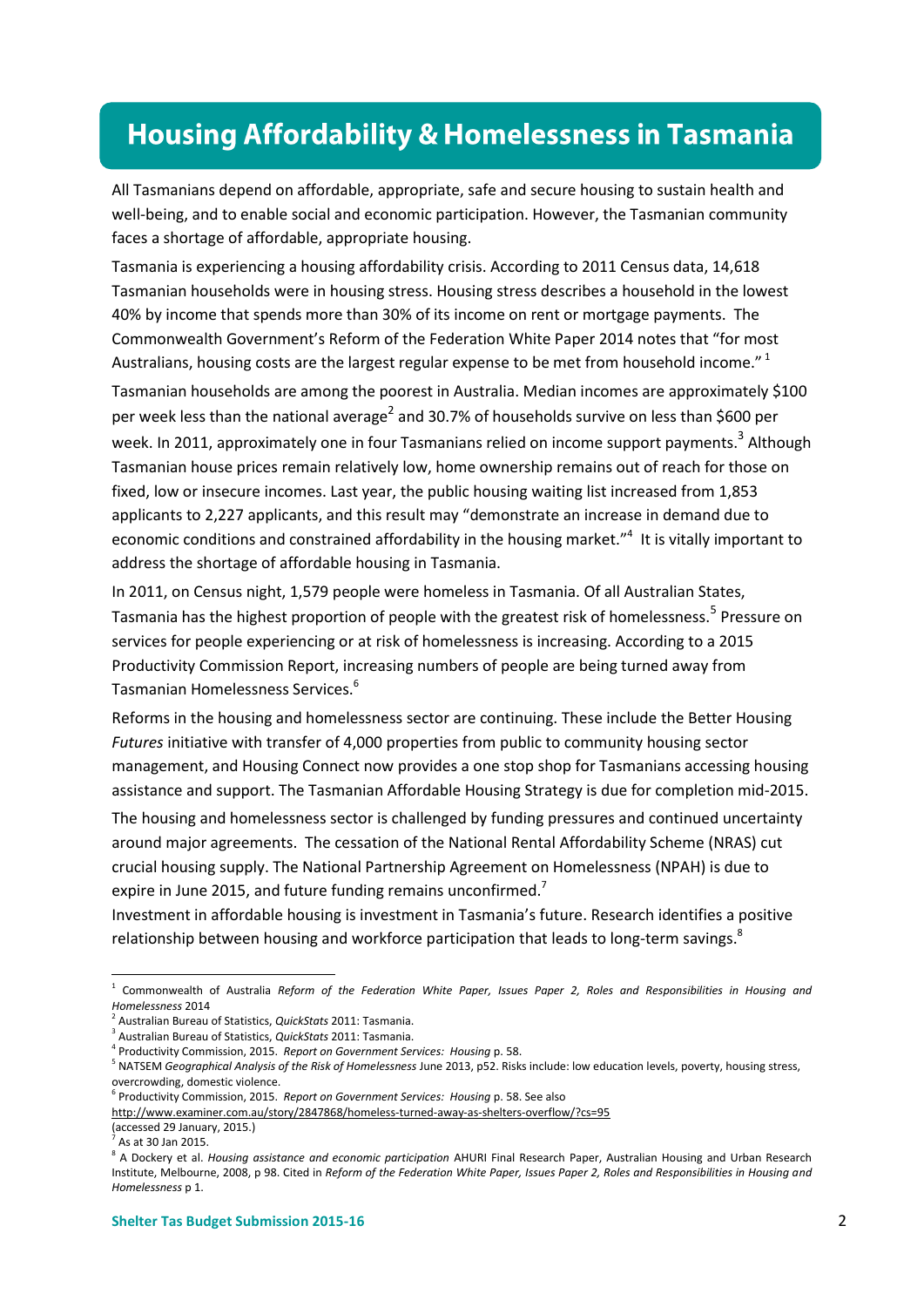# A - Sustainable Funding for the **Housing and Homelessness Sector**

**Recommendation A1: That the State Government continue to match funding, along with the Commonwealth Government, for the National Partnership Agreement on Homelessness over the next four years.**

The National Partnership Agreement on Homelessness (NPAH) has enabled new innovative services to address and prevent homelessness in Tasmania.<sup>9</sup> This agreement is due to expire in June 2015. Last year a transitional one year agreement was put in place, yet once again services face uncertainty of funding with no clear direction while State and Commonwealth negotiations continue. This creates anxiety for our clients and workforce, and our homeless services are unable to plan ahead. Shelter Tas encourages the State Government, in partnership with the Commonwealth, to commit to a four year NPAH agreement and give homelessness services the certainty they need to plan and effectively deliver housing and support to vulnerable people.

**Recommendation A2: That the State Government deliver the election commitment to negotiate to extend the repayment term for Tasmania's Housing Debt to the Commonwealth Government, freeing up \$8 million a year to be used for capital funding for new affordable housing and crisis accommodation.** 

Each year, Housing Tasmania repays half the funding they receive from the commonwealth (\$32 million) in debt repayments (\$16 million). As identified in the election commitment, extending the repayment term can free up \$8 million per year, which is a substantial resource for the housing and homelessness sector.<sup>10</sup>

### **Recommendation A3: That the State Government adopt and fund a Tasmanian Rental Affordability Scheme, based on best practice and successful outcomes from the formerly funded National Rental Affordability Scheme.**

The National Rental Affordability Scheme (NRAS) delivered positive outcomes in Tasmania. NRAS provided 10 year incentives to investors to supply rental properties discounted by at least 20% from market rent. Joint Commonwealth and State funding delivered 707 new affordable properties in Tasmania, with more than 900 projected for completion by June 2016.**<sup>11</sup>** The public, private and community partnership model delivers housing investment, provides employment, and is a flexible and effective way of delivering much needed affordable housing. The defunding of NRAS leaves Tasmania without a program to improve the supply of affordable housing. The demonstrated success of NRAS in Tasmania can be expanded with a State-based scheme following the best practice of this model.

<sup>&</sup>lt;sup>9</sup> Report of the Auditor-General, No. 8 of 2012-13 National Partnership Agreement of Homelessness. <sup>10</sup> <http://www.tas.liberal.org.au/sites/default/files/policy/Community%20sector.pdf>

Accessed 29 January, 2015.

<sup>&</sup>lt;sup>11</sup> DHHS NRA[S http://www.dhhs.tas.gov.au/housing/about/national\\_rental\\_affordability\\_scheme](http://www.dhhs.tas.gov.au/housing/about/national_rental_affordability_scheme) Accessed 27 January, 2015.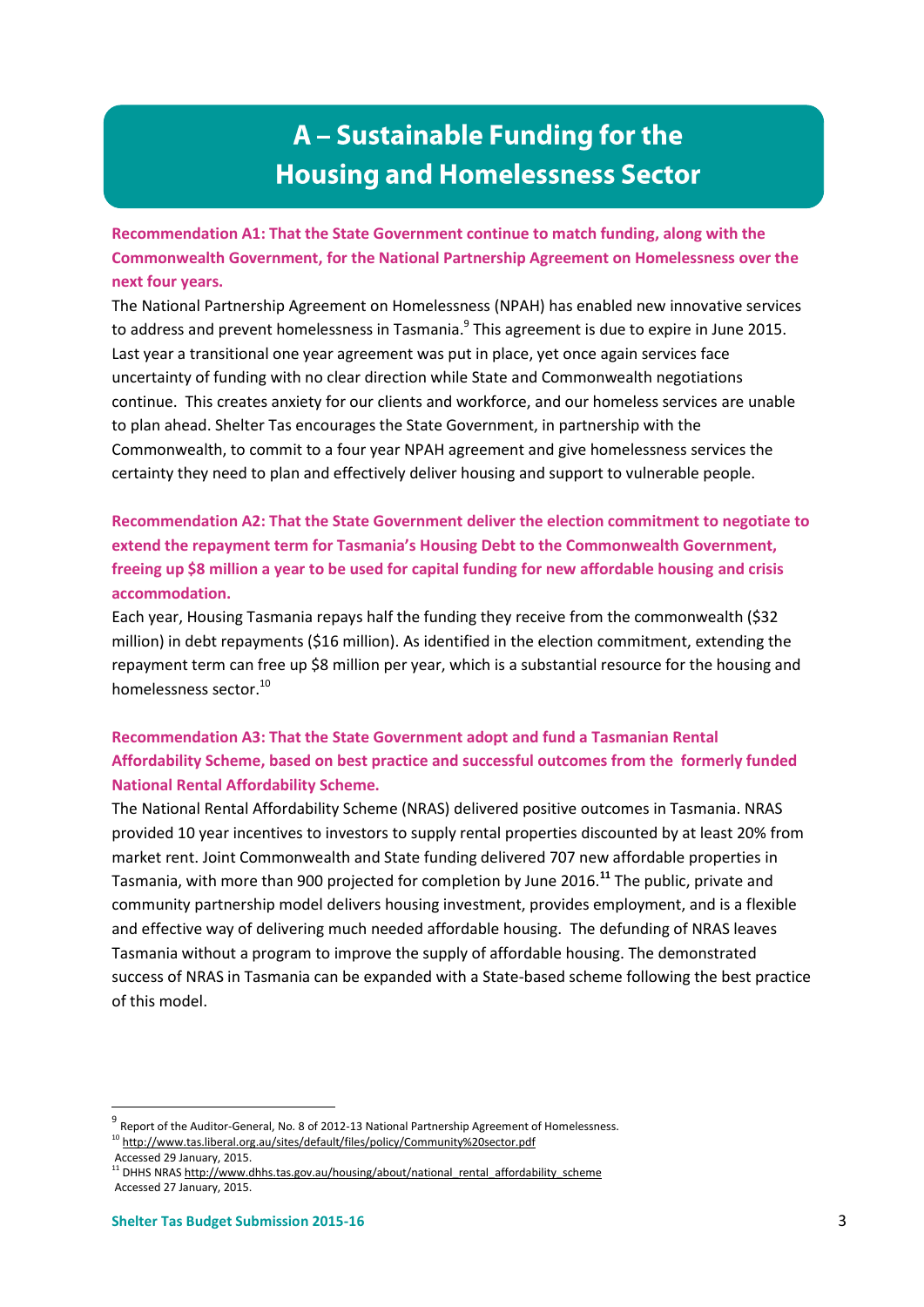#### **Recommendation A4: That the State Government commit to funding the implementation of key recommendations outlined in the Tasmanian Affordable Housing Strategy 2015-2025.**

Shelter Tas, as a key stakeholder, welcomes and supports development of the *Tasmanian Affordable Housing Strategy 2015-2025*. The Strategy will address the full spectrum of housing from home ownership to affordable rental, public and community housing and crisis accommodation over the next decade. The Strategy is due for completion in June 2015 and will then inform development of a series of comprehensive implementation plans across a range of portfolios. Implementation is the critical stage of the project. As yet there has been no budget allocation for implementation of the Strategy's recommendations. To ensure that the Strategy achieves its intention of increasing access to, and appropriateness of affordable housing and improving support for vulnerable Tasmanians, Shelter Tas calls on the State Government to commit funding in forward estimates for the next five years to enable implementation of the Strategy's key recommendations.

Costing will follow the delivery of the Strategy and its key recommendations (June 2015).

### **Recommendation A5: That the State Government work with key stakeholders to review a range of subsidy, incentive and rent setting options which will enable the financial sustainability and growth of the community housing sector.**

Rent setting holds the key to the two major elements of the affordable housing equation, the viability and sustainability for social housing system and liveability for tenants. It is time to examine and advise on rent setting in light of the Commission of Audit Prepared for the Federal Government, McClure Welfare Review, and Henry Tax Review and to ensure the sustainability and growth of the community housing sector in Tasmania.

The Community Housing Federation of Australia (CHFA) argues that the current model for rent setting being used by many community housing tenancies (25% of the tenant's income, plus 100% of CRA) contains a number of risks for providers and tenants.<sup>12</sup> For instance, it is financially unviable to house young people due to the very low rate, and potential suspension of Youth Allowance.

The *Australia's Future Tax System* review recommends a "high-need housing payment … be paid to social housing providers for their tenants who have high or special housing needs".<sup>13</sup> Alternatively, if providers have the capacity for mixed tenancies (from very low to moderate incomes) they can generate a higher income stream and offset or cross-subsidise the lower incomes.<sup>14</sup> Current proposals for moving people out of social housing as their incomes increase would jeopardise this model.

The implementation of the NDIS places additional expectations on the community housing sector that it will provide for tenants with a range of permanent physical, mental and psychological needs. However, there is still no identified additional funding allocated for capital works via disability services, and organisations will need to raise this income through other means.

Reviewing subsidy, incentives and rent setting options in light of these pressures and trends is necessary to develop a model that will enable financial sustainability and growth in the community housing sector in Tasmania.

1

<sup>12</sup> CHFA, *Symposium Report,* Recommendation no.14.

<sup>13</sup> Treasury, *Australia's Future Tax System: Final Report*, Chp 12.

<sup>14</sup> CHFA, *Symposium Report,* p5.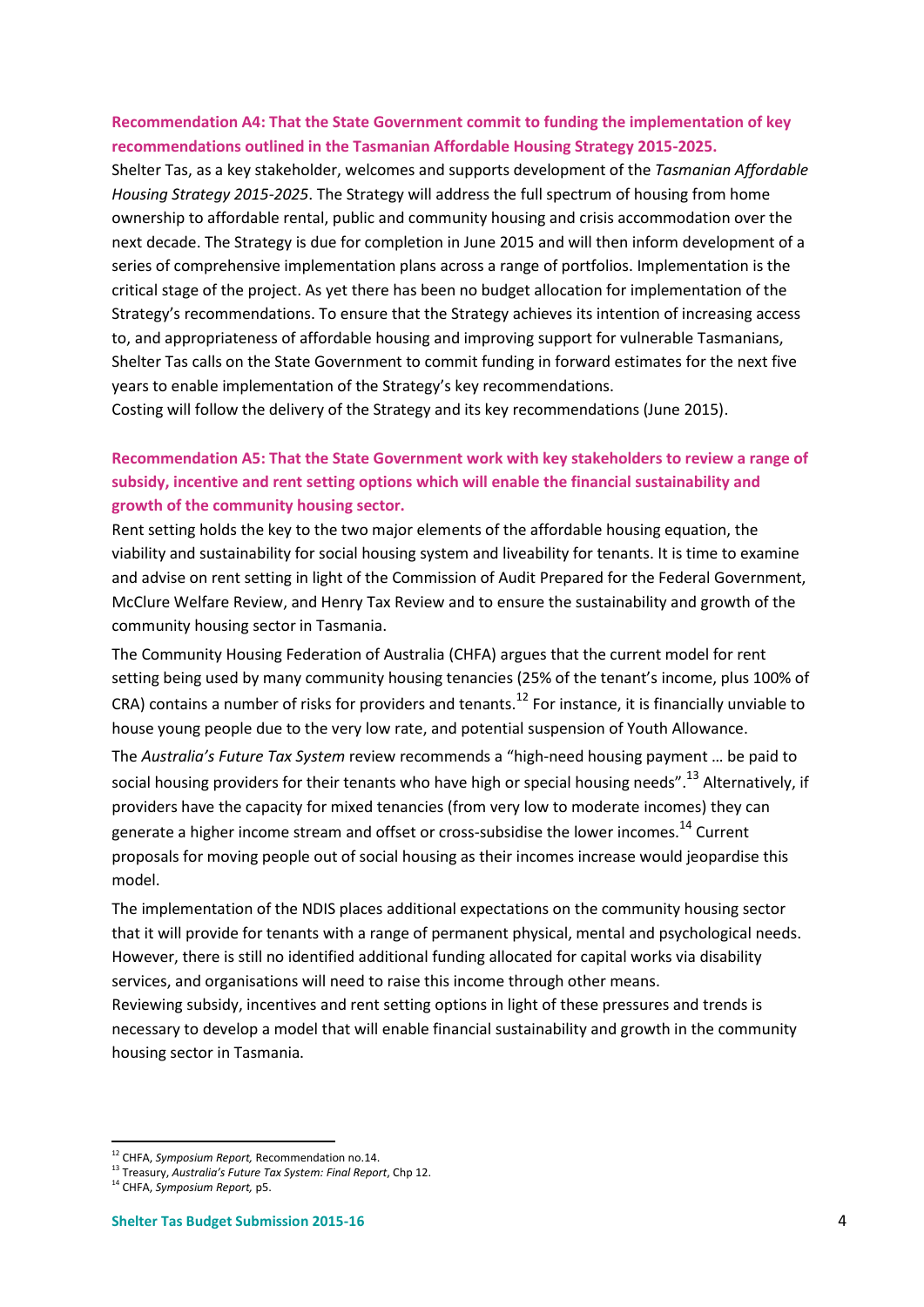### **Recommendation A6: That full title of 33% (one third) of the Housing Tasmania stock currently managed by community housing providers under Better Housing** *Futures* **be transferred equitably to those providers, with the proviso that it is retained as affordable housing.**

Growth in the community housing sector can be generated through the transfer of title of a proportion of stock from the Director of Housing to the not-for-profit managing organisation. Title enables providers to borrow against property and improves financial strength. Strategic use of these funds will diversify the range and location of social housing stock across the state to better meet Tasmania's housing needs. Increased building, renovation and maintenance of stock would boost employment in the construction industry.

A report commissioned by National Shelter finds that to maximise potential for growth by leveraging against title, a provider would need to own title to approximately one third of transfer stock.<sup>15</sup> The Report also states that the Tasmanian Treasury does not consider there would be any significant impact on the State balance sheet if titles were transferred to community providers.<sup>16</sup>

It is essential that tenants' rights are protected, and that former public housing stock remains as affordable housing if title transfers take place.

**Recommendation A7: That the State Government investigates the possible expansion of the HomeShare and Streets Ahead schemes to a model similar to the Keystart program in WA which will enable more low income households in Tasmania to purchase their own home, at minimum risk.** 

Home ownership for people on low incomes is extremely difficult to achieve and sustain. Loan repayments are only one of the costs of home ownership, and interest rates are unstable. People in the lowest 40% bracket of disposable household income experience the highest rates of housing stress, and have the highest rates of defaulting on mortgage payments.<sup>17</sup>

The HomeShare and Streets Ahead schemes have facilitated the purchase of 1,593 properties since 2001, making these both very valuable programs. Economist Saul Eslake, and Queensland Shelter, recommend the Western Australian Keystart Home Loan Scheme as a valid, safe option for lowincome buyers. <sup>18</sup> Like HomeShare, Keystart offers a range of ownership packages, including shared ownership (Department of Housing owning up to 40%).

<sup>1</sup> <sup>15</sup> CHFA, *Symposium Report,* Recommendation no.18.

 $^{16}$  National Shelter "Financial Impacts" Draft report – to be released. p10.

 $17$  AHURI Evidence Review No. 038 (2013) "Who Defaults on their Mortgage and Why".

<sup>18</sup> Eslake, Saul (2013) "50Years of Housing Failure" *Prosper* Sept. 3.

[www.qshelter.asn.au](http://www.qshelter.asn.au/)

www.keystart.com.au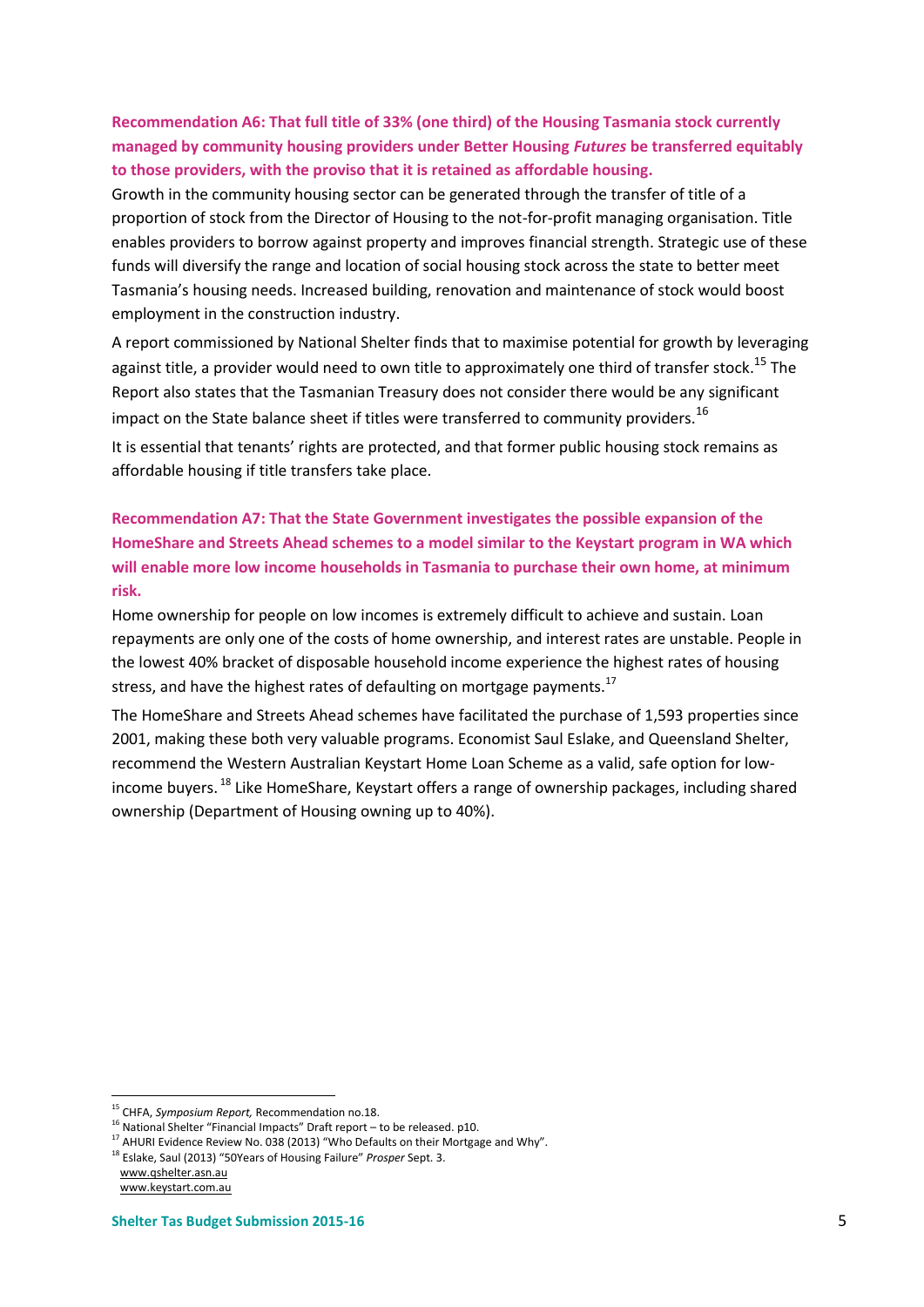# **B-Consumers First**

### **Recommendation B1: Immediate resolution of the minimum standards component of the Residential Tenancy Act Amendment Bill.**

Minimum standards had been agreed through a comprehensive process of consultation, were include in the Draft RTA Amendment Bill, which passed through both Houses of Parliament, and was due to commence on 1<sup>st</sup> October 2014. The standards will provide much needed certainty for both tenants and landlords. Shelter Tas suggests either:

- a commitment by Government to enacting the Bill in full, or
- if change is desirable, a conventional oven be the minimum standard for cooking appliances (replacing the lower standard of a microwave oven).

### **Recommendation B2: That any income from interest accruing from bonds held by the Residential Deposit Authority (RDA) be used for the benefit of tenants.**

The RDA funds are held in trust for tenants and any income generated through interest needs to be used to provide tenant services and support when required. The Department of Justice reports the following amounts: 19

#### **Rental Deposit Authority Account**

| Balance at 1/7/2013:              | \$32,395,000 |
|-----------------------------------|--------------|
| Add Net Transactions \$2,473,000  |              |
| Balance at 30/6/2014 \$34,868,000 |              |

In 2010, the interest rate on RDA deposits was 2.75%, whereas 'big-4' business accounts were yielding 4.75%. In the absence of the latest figures for RDA deposits (assume balance as at 30/6/14), if the differential between the present Government rate and the commercial "big-4" savings rate is:

- 1%, then this would yield \$348,680 of extra interest
- 1.25%, then this would yield \$435,850 of extra interest
- 1.5%, then this would yield \$523,020 of extra interest.

This interest could be used to fund enforcement of the minimum standards, to provide extra resources for tenancy organisations such as the Tenants' Union, Centacare Housing and Tenancy Services, and to enhance the Private Rental Assistance Scheme.

**Recommendation B3: That information about the total amount of money held by the Rental Deposit Authority (RDA), the number of bonds it commences each year, the average value of these bonds, and the amounts that are private rental and social housing rental, be regularly reported and made publicly available.** 

The RDA could provide valuable data about the state of the private rental market and trends and changes over time. Information about RDA holdings each quarter or each year from its inception and into the future would become an invaluable resource for evidence-based policy and analysis.

<sup>19</sup> Department of Justice *Annual Report 2013/14*, p.234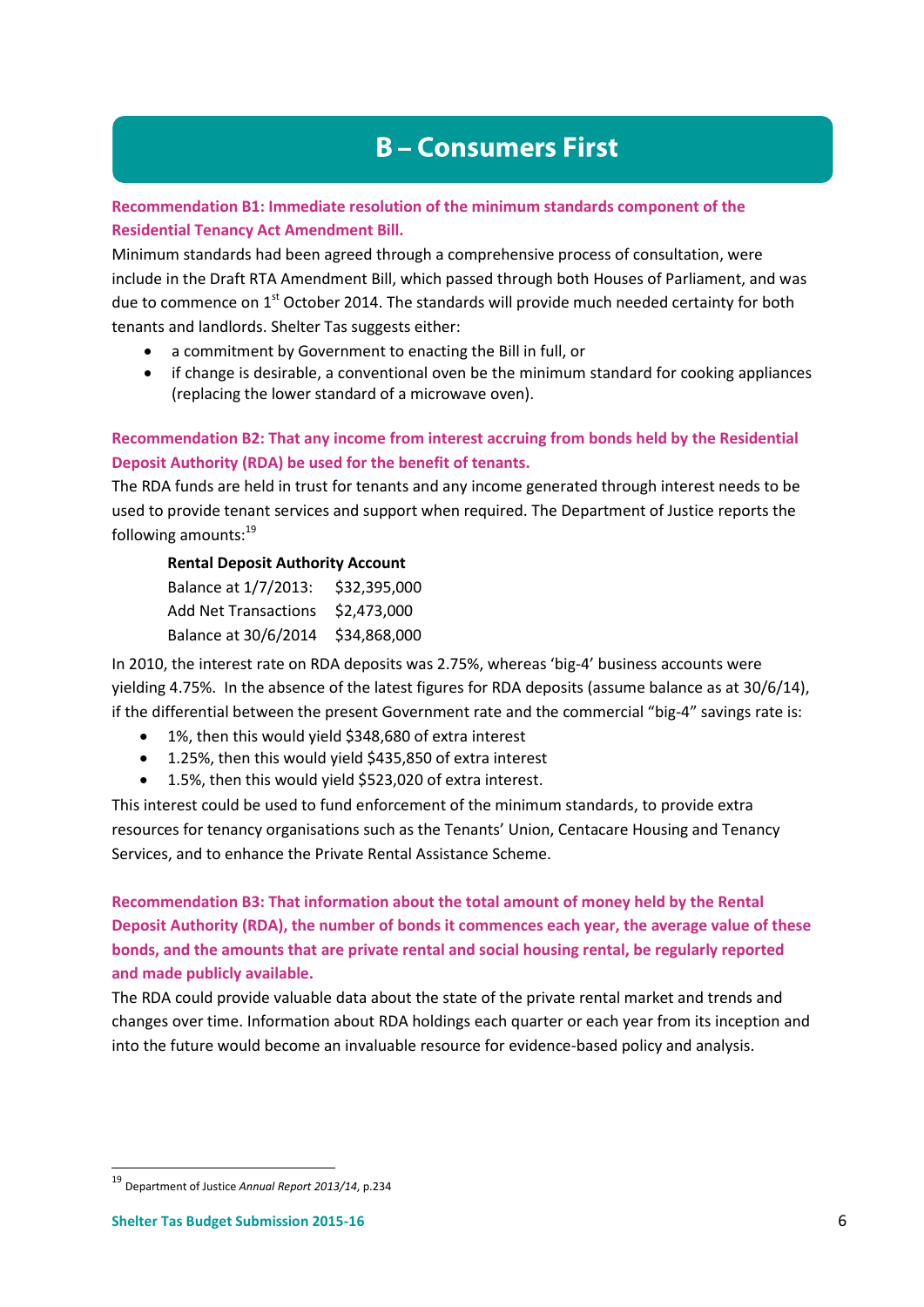**Recommendation B4: That the State Government address the issue of bond and rent assistance for community housing tenants (and Special Residential Facility tenants) on low incomes who are currently ineligible for Private Rental Assistance, through consultation with Housing Tasmania, Community Housing Providers, Housing Connect and other key stakeholders.**

Private Rental Assistance (PRA) is one of Housing Connect's early intervention programs, often helping people who would otherwise become homeless. It provides eligible people on low incomes with one-off financial assistance for bond, rent in advance, rent in arrears or removalist's costs. PRA is not available for people in or moving into properties owned by the Director of Housing. However, with the introduction of Better Housing *Futures*, over 4,000 public housing properties have been transferred to management by community housing providers. Properties managed by Community Housing providers, unlike their public housing counterparts, now require a 'standard' bond payment and rent in advance. However, the property titles remain with the Director of Housing, so these tenants are not eligible for PRA.

Excluding these community housing tenants from PRA generates inequities and hardship for tenants. This is an unintended consequence of the Better Housing *Futures* transfers. A large number of tenants across the state now require high levels of support from Housing Connect Services, due to ineligibility for PRA.

There is a need to amend the PRA guidelines to ensure equity for tenants, so that those in Better Housing *Futures* properties who need to pay a bond are treated the same as other bond payers in the private rental market. The PRA scheme will need additional funds to implement this fairer arrangement. One potential source of funds would be the interest accruing from bonds held by the Residential Deposit Authority (see Recommendation B2), which is held in trust to be used for the benefit of tenants. Consultation is needed to resolve this issue in a way that ensures equity, remains affordable and avoids any unintended adverse consequences for tenants, services and other key stakeholders.

### **Recommendation B5: That Housing Tasmania, in consultation with the sector, investigate the rent setting policies in Shelters (Type 3 services) throughout Tasmania to ensure equity and identify and implement best practice standards and benchmarks.**

Currently, rent setting practices vary between Shelters. Transparent and consistent standards will embed consumer protection for all users of Shelters and ensure equity for clients across the State. Shelter Tas recommends establishing benchmarks that will enable consistent delivery of positive outcomes and value for money.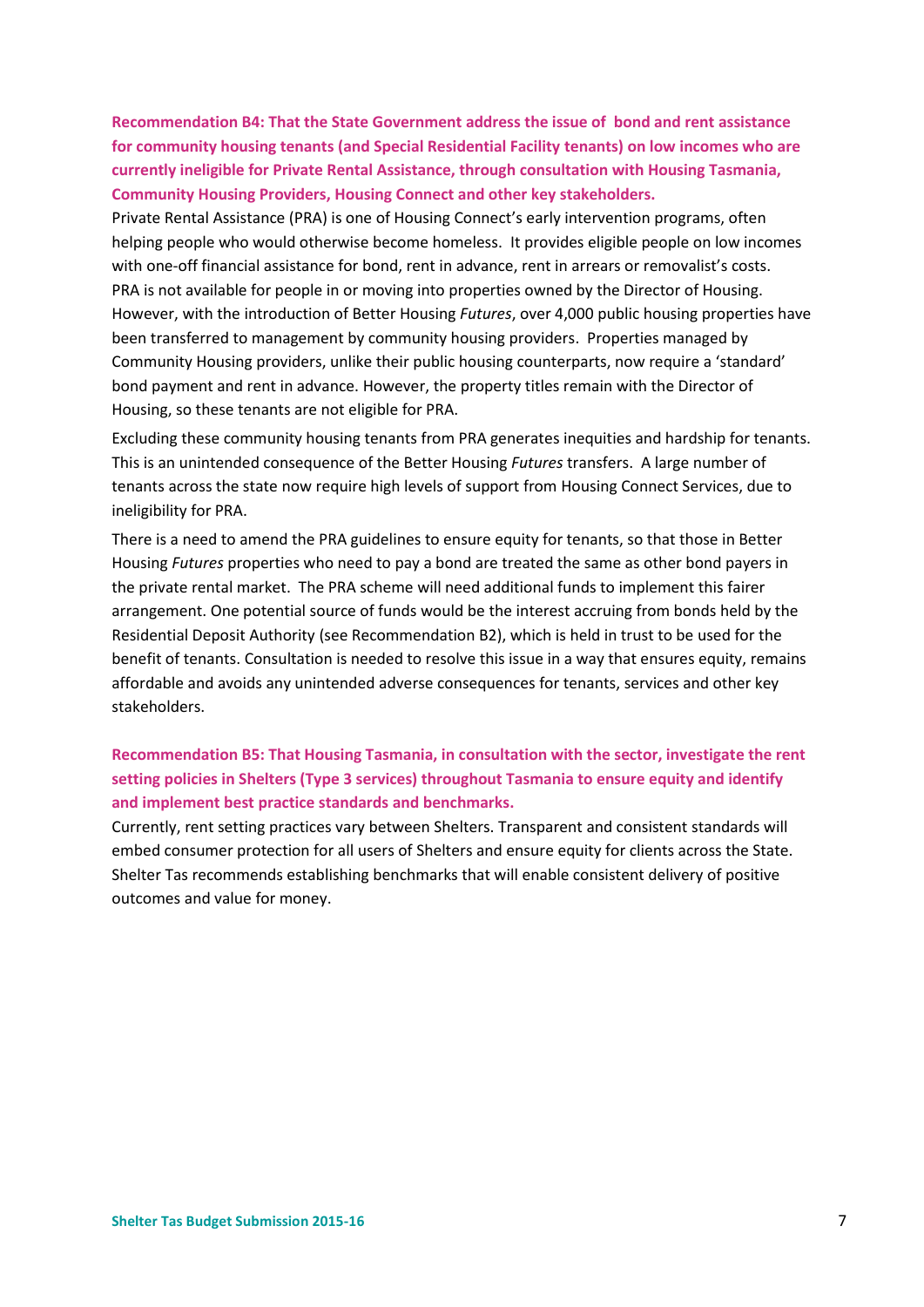**Recommendation B6: That the State Government commit to funding Housing Tasmania to implement a consumer engagement strategy for people experiencing homelessness, based on** *The consumer engagement project – hearing and listening: Developing a consumer engagement strategy to foster the active participation of people who are or have been homeless. <sup>20</sup>*

Housing Connect, Better Housing *Futures* and the Tasmanian Affordable Housing Strategy need to be complemented by a well-researched consumer engagement plan for Tasmania. While Government, service providers and consumers have an interest in and commitment to engaging people who use services, the expertise and knowledge of people who experience homelessness remains untapped. Although directly consulting and involving consumers in their services is already best practice adopted in various health and disability cultures, currently in Tasmania people who experience homelessness have few opportunities to participate in the design and delivery of the services they use.

Shelter Tas is pleased to announce there is a new report, based on Tasmanian research and consultations, named *The consumer engagement project – hearing and listening: Developing a consumer engagement strategy to foster the active participation of people who are or have been homeless* that is due for release in March 2015. The report presents strong evidence not only of the benefits for government, service and consumers but also of how to implement an effective consumer engagement strategy for the homelessness sector, with possible extension to the housing sector**.**

Consumer driven services and choice require investment in a planned strategic way to foster and enable long term returns, such as better service and outcomes for consumers and greater efficiencies. Shelter Tas recommends investment in the recommendations of the Consumer engagement project.

Costing will be available when the Report is delivered in March 2015. A provisional figure for the mid-range option is \$150,000.

<sup>20</sup> Draft *The consumer engagement project – hearing and listening: Developing a consumer engagement strategy to foster the active participation of people who are or have been homeless (Release due March 2015).*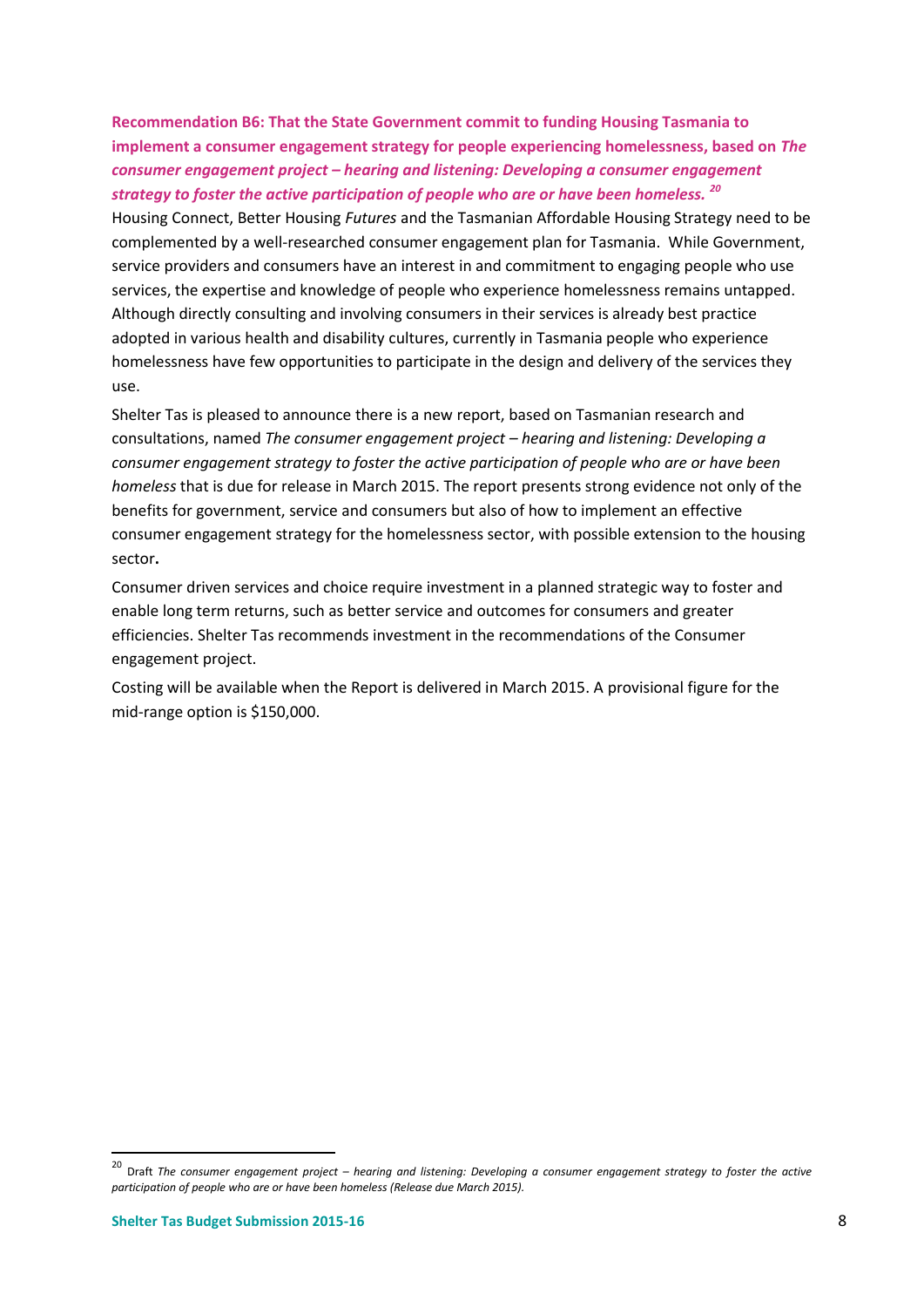## **C-Gaps in the System**

**Recommendation C1: That the State Government ensure the housing needs of people with disability identified in the Tasmanian Affordable Housing Strategy can be met by actively negotiating with the Commonwealth to make resources available for modifications and new stock.**  As the NDIS roll out proceeds, demand for affordable and appropriate housing for people with disability will increase. It is projected that 4,700 people in Tasmania will need targeted housing that is affordable and appropriate to their support needs.<sup>21</sup> Existing level and type of stock cannot meet this demand. There is an urgent need for the State Government to work with the Commonwealth to secure capital funds to increase the supply of accessible and affordable housing appropriate for people with disability.

### **Recommendation C2: That the State Government commit to a suite of housing options for people with disability, including shared equity; social housing (public and community providers); private rental and home ownership.**

People with disability have diverse needs and resources, so diverse options are needed to ensure they can live independently. Public-private and community partnerships may provide opportunities to identify the most efficient and effective ways to deliver modifications for renters and home owners and to increase the supply of appropriate accessible housing stock.

### **Recommendation C3: That the State Government ensure a minimum amount of social housing stock is appropriately accessible and available to people with a disability.**

The shortage of affordable housing for all vulnerable groups in the Tasmanian community is well known. Housing Tas projects a shortfall for 4,700 people with disability by 2019.<sup>22</sup> Ensuring that a minimum amount of social housing stock is appropriate and available to people with a disability provides much needed clarity to all stakeholders.

#### **Recommendation C4: That the State Government work with the Commonwealth government to implement a specialist aged care housing model similar to Wintringham suitable for the Tasmania context.**

Tasmania's population is aging, and an increasing number of older Tasmanians are at risk of experiencing homelessness. It is timely to develop a specialist aged care housing model for these Tasmanians. Wintringham [\(www.wintringham.org.au\)](http://www.wintringham.org.au/) is a highly successful model operating in Melbourne that works with homeless and financially disadvantaged older people.

An important difference from other homelessness services is the majority of Wintringham's funding is Federal aged care funding. Clients and residents are elderly and treated as part of the aged care services system. Wintringham charges lower than the standard aged care fee, set at 79% of the aged pension. However, its identification as a housing service enables Wintringham to use a whole-ofgovernment approach.

A timely response to the ageing of the Tasmanian population and increased number of older people experiencing homelessness is to develop and implement a similar model customised for Tasmania.

<sup>21</sup> Fact sheet *Housing needs of NDIS participants* provided by Housing Tasmania.

<sup>22</sup> Fact sheet *Housing needs of NDIS participants* provided by Housing Tasmania.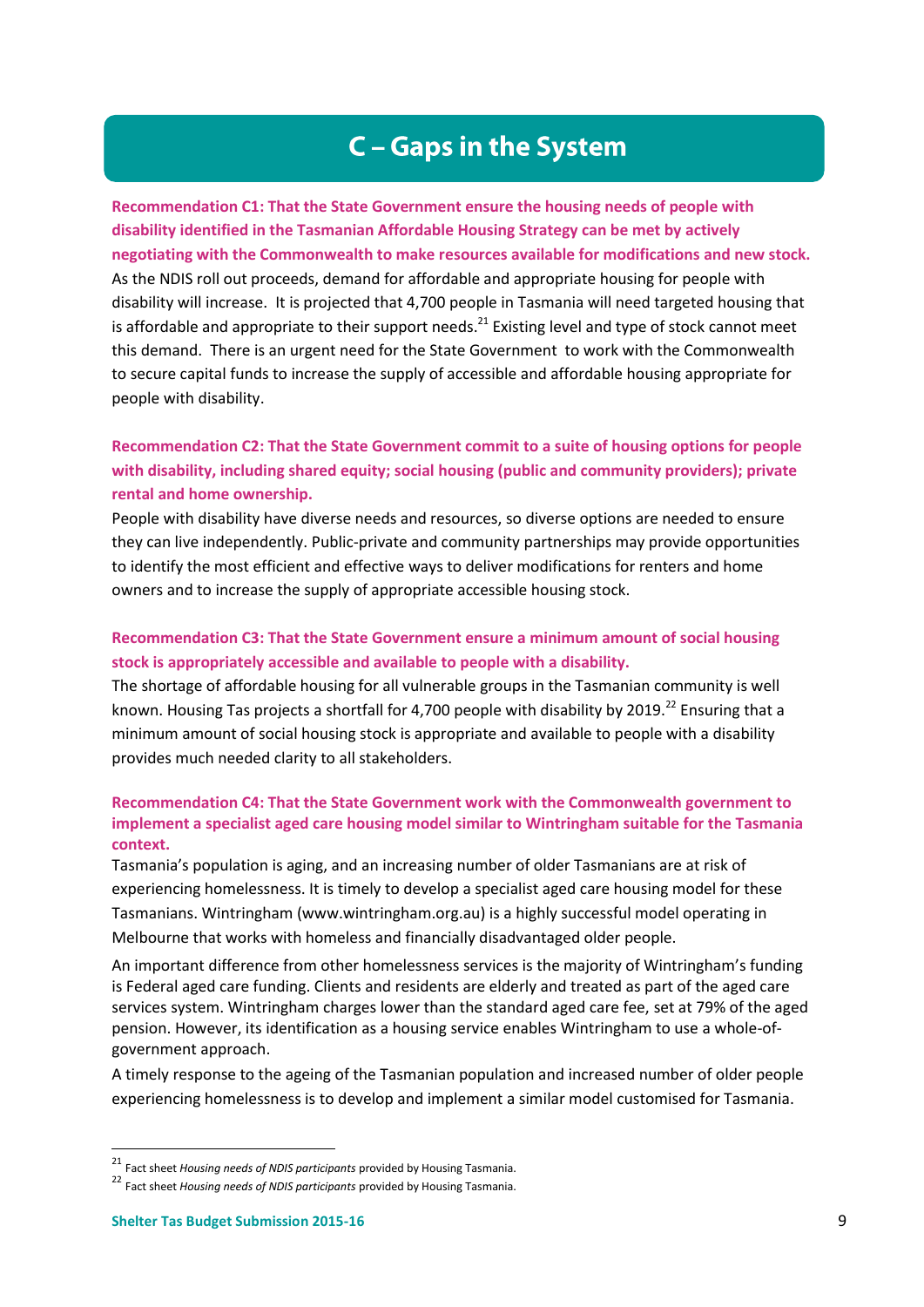**Recommendation C5: That the State Government fund a project to identify best practice options for appropriate crisis and transitional accommodation options for young people, including 13-16 and 17-20 year olds, and to identify appropriate exit options that provide them with stable and appropriate housing and support in the longer term.** 

Lack of appropriate housing for young people in crisis is a long-standing, unresolved issue in Tasmania, and is a highly complicated area. The Tasmanian Youth Housing and Homelessness Group (TYHHG), is a collaboration between Shelter Tas, YNOT, and representatives from youth shelters and services State-wide, and is ideally placed to undertake the work of identifying best practice, successful models and locally appropriate options for housing young people in crisis.

While this recommendation requires investment, vulnerable young people who are homeless or at risk of homelessness require appropriate housing and support if they are to remain engaged in education, training and employment, and outside the criminal justice system. The recommendation is therefore cost effective in the long term.

### **Recommendation C6: That the State Government fully funds the construction and staffing of a supported accommodation facility for young people who are at risk of or experiencing homelessness in the North West.**

Shelter Tas welcomed the State Government's budget commitment of \$511,000 to purchase an appropriate location for a youth supported accommodation facility in the North West. Shelter Tas, as a member of TYHHG, has lobbied for a North West facility similar to successful Thyne House in Launceston, which is a supported Youth Accommodation Facility that provides stable long-term accommodation for up to 30 young people between 16 and 25 years. Thyne House also supports young people to connect with services and engage in employment, education and training opportunities. In the South, Trinity Hill is currently under construction and will provide stable accommodation for 46 young people on low incomes, as well as accommodation for 16 young people living with a disability. The proposed facility would provide much needed accommodation and equity for vulnerable young people in the North West.

**Recommendation C7: That the State Government provide funding to address unmet need for crisis and transitional accommodation for:**

- **Families with children and men with children (no purpose built accommodation)**
- **Young people in the North of the State (no purpose built accommodation)**
- **Young mothers and their children (insufficient purpose built accommodation).**

The recent Productivity Commission Report states that an increasing number of people are turned away from homelessness services in Tasmania.<sup>23</sup> Shelter Tas' members consistently report a shortage of transitional support and accommodation services for young people in the North of the State, for young mothers and their children and for families and men with children throughout the State. The shortage of Type 3 crisis accommodation for families with children and men with children was noted by KPMG in 2012.<sup>24</sup> It remains unresolved. Funding to address these unmet needs is critical.

1

<sup>23</sup> Productivity Commission *Government Services Housing and Homeless Report* 2015. See also <http://www.examiner.com.au/story/2847868/homeless-turned-away-as-shelters-overflow/?cs=95>

<sup>(</sup>accessed 29 January, 2015.) <sup>24</sup> KPMG Support and Accommodation Assistance Review *Final Report*, 2012, p1.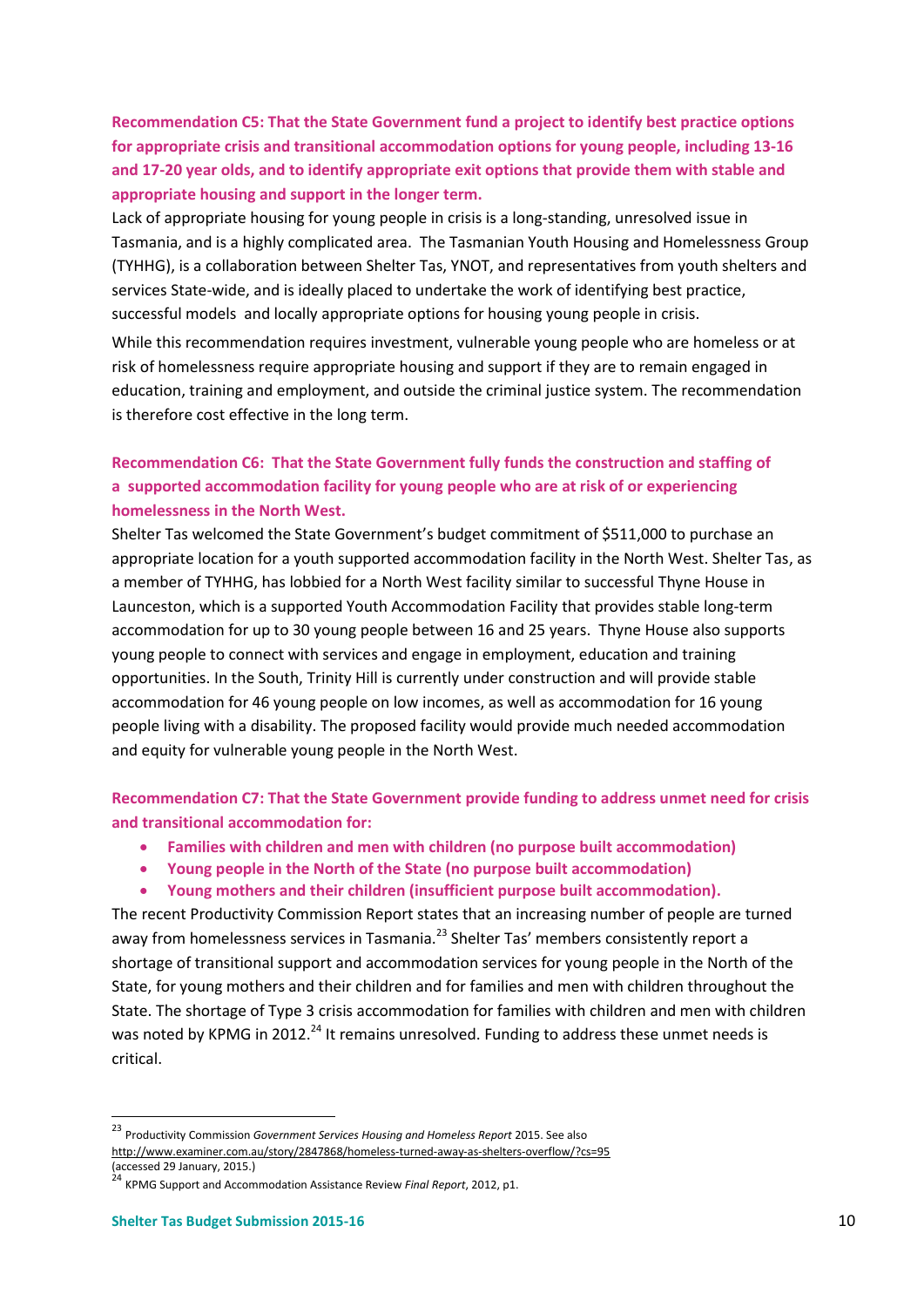### **Recommendation C8: That resources are identified to provide affordable, appropriate, safe and secure housing solutions for people experiencing mental illness.**

The State Government's current project *Rethink Mental Health* seeks to achieve better outcomes for Tasmania's mental health consumers, their families and carers. Housing needs to be a key consideration for any reform of services for Tasmania's mental health consumers, as it is part of the social infrastructure that is essential for improving outcomes. Shelter Tas recommends consultation with the housing sector to identify and quantify housing need and to deliver appropriate and affordable housing resources to this group.

### **Recommendation C9: Provide funding for research into increasing longer term private rental options that meet the needs of older renters and landlords.**

Secure housing is a significant contributor to health and well-being for older Australians. Recent National research has identified limited availability of suitable and affordable rental properties to meet existing and projected demand from older renters.<sup>25</sup> In Tasmania in 2011, 21% of older people aged 65+ years were counted at home in households experiencing housing stress, and, 63.7% of Tasmanians aged 65+ years live under the poverty line of \$400 per week, compared with just over 30% of all Tasmanians.<sup>26</sup> A growing number of older Tasmanians rely on private rental, but there is no Tasmania-specific research and no information about how to support 'ageing in place' for tenants. Tasmania is the fastest aging and lowest income state in Australia. The need for evidence based strategies in this area is urgent.

Council on the Ageing (COTA) and Shelter Tas have scoped a project to map supply of private rental accommodation in Tasmania, identifying tenancy options and other support that meets the needs of older renters and to work cooperatively with stakeholders including landlords and real estate agents to identify best practice for older tenants. State Government funding of \$80,000 over two years would enable Shelter Tas and COTA to deliver this research in partnership.

Cost is estimated at \$40,000 in budget year 2015-16 and \$40,000 in budget year 2016-17. While this is not cost neutral, the health and well-being benefits of aging in place for the increasing number of older renters in Tasmania will generate significant savings in the health budget in the longer term.

<sup>25</sup> AHURI report *Preventing first time homelessness amongst older Australians* June 2014

<sup>26</sup> 'Facing the Future: A baseline profile on older Tasmanians' – COTA 2013. page 77.